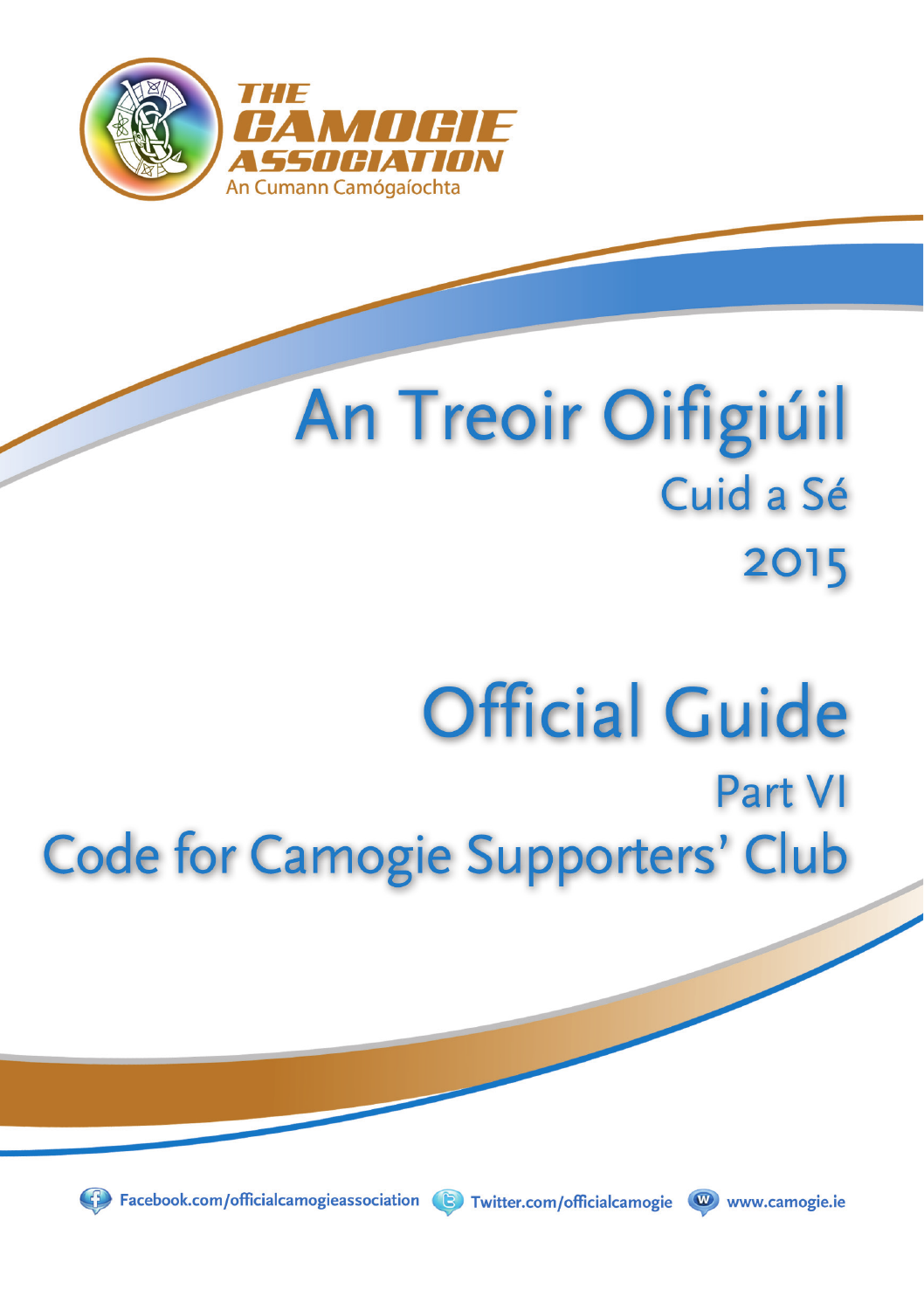This is An Treoir Oifigiúil Cuid a Sé (Code for Camogie Supporters' Club)

The other binding parts are as follows:

- Part I Official Guide
- Part II Official Playing Rules 2015/2018
- Part III Code of Practice for all Officers of the Association
- Part IV Disciplinary Code and THDC Mandatory Procedures
- Part V Association Code on Sponsorship
- Part VII Code of Best Practice in Youth Sport When Working with Underage Players, *Our Games Our Code*

These documents can be downloaded from www.camogie.ie/administration

*Published:* June 2015

The Camogie Association Croke Park Dublin 3

Tel: 01 865 8651 Email: info@camogie.ie Web: www.camogie.ie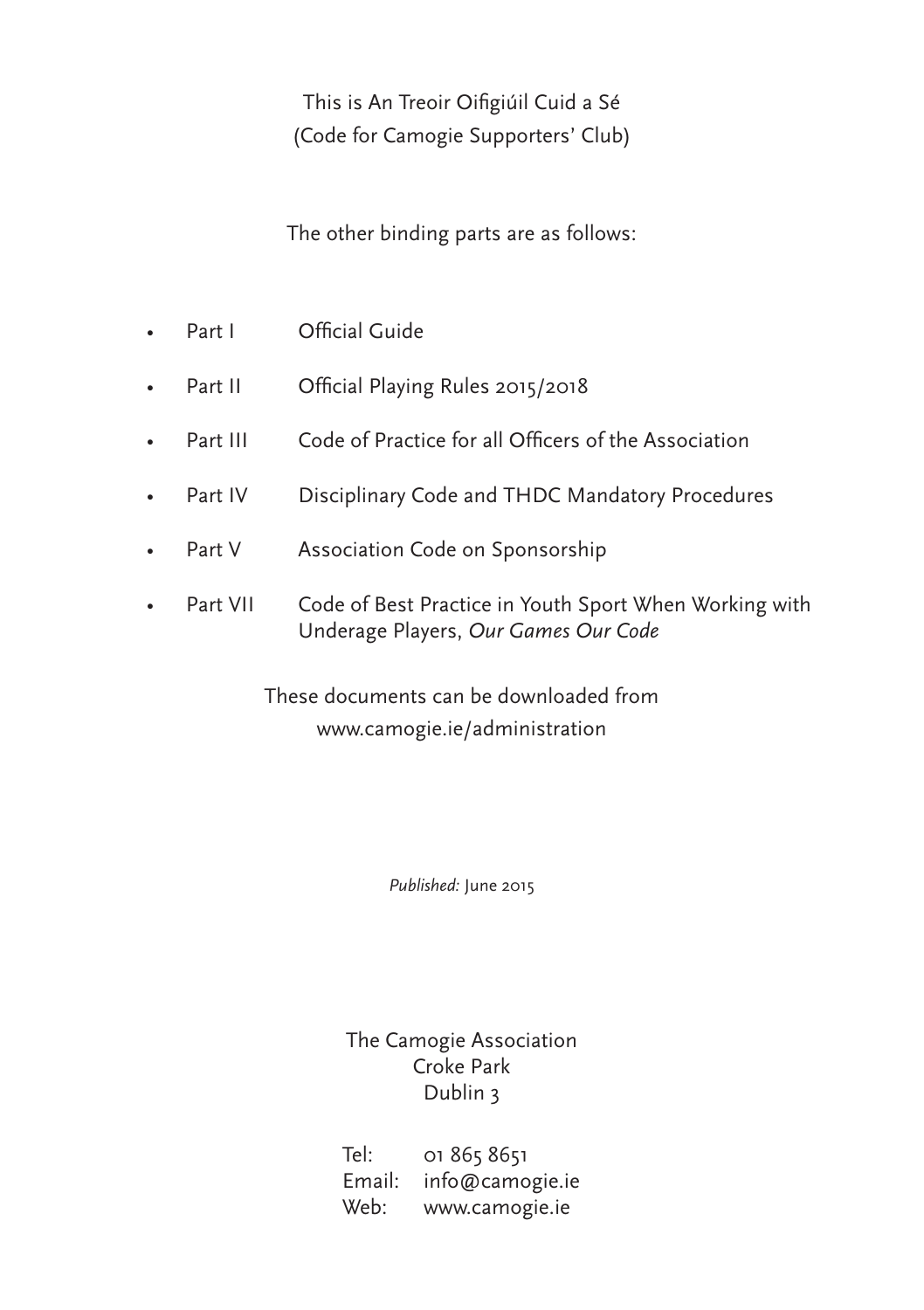#### **1. Name**

1.1 The name of the Club shall be .....................Camogie Supporters Club hereinafter referred to as the Club. This Club shall be a sub-committee of Coiste Contae . . . . . . . . . . . . . . . . . .

#### **2. Objectives**

- 2.1 The objectives of the Club shall be
	- (a) to harness and strengthen goodwill for the Association in the County.
	- (b) to act as a fundraising unit with a view to maximising financial support for all Camogie activities in the county.
	- (c) to provide self-support structures for the organisation of Camogie in the County.
	- (d) to assist with the promotion of Camogie.
- 2.2 The Club shall be specifically precluded from involvement in the following areas:
	- (a) County Board and team appointments
	- (b) Management and selection of County teams.
	- (c) Management and team expenses.

#### **3. Membership**

- 3.1 Membership of the Club shall extend to all whose interests coincide with the objectives of the Club.
- 3.2 The annual membership subscription will be determined at the Annual General Meeting each year.
- 3.3 The annual membership subscription for each member shall become due at the Annual General Meeting and shall cover membership until the next Annual General Meeting.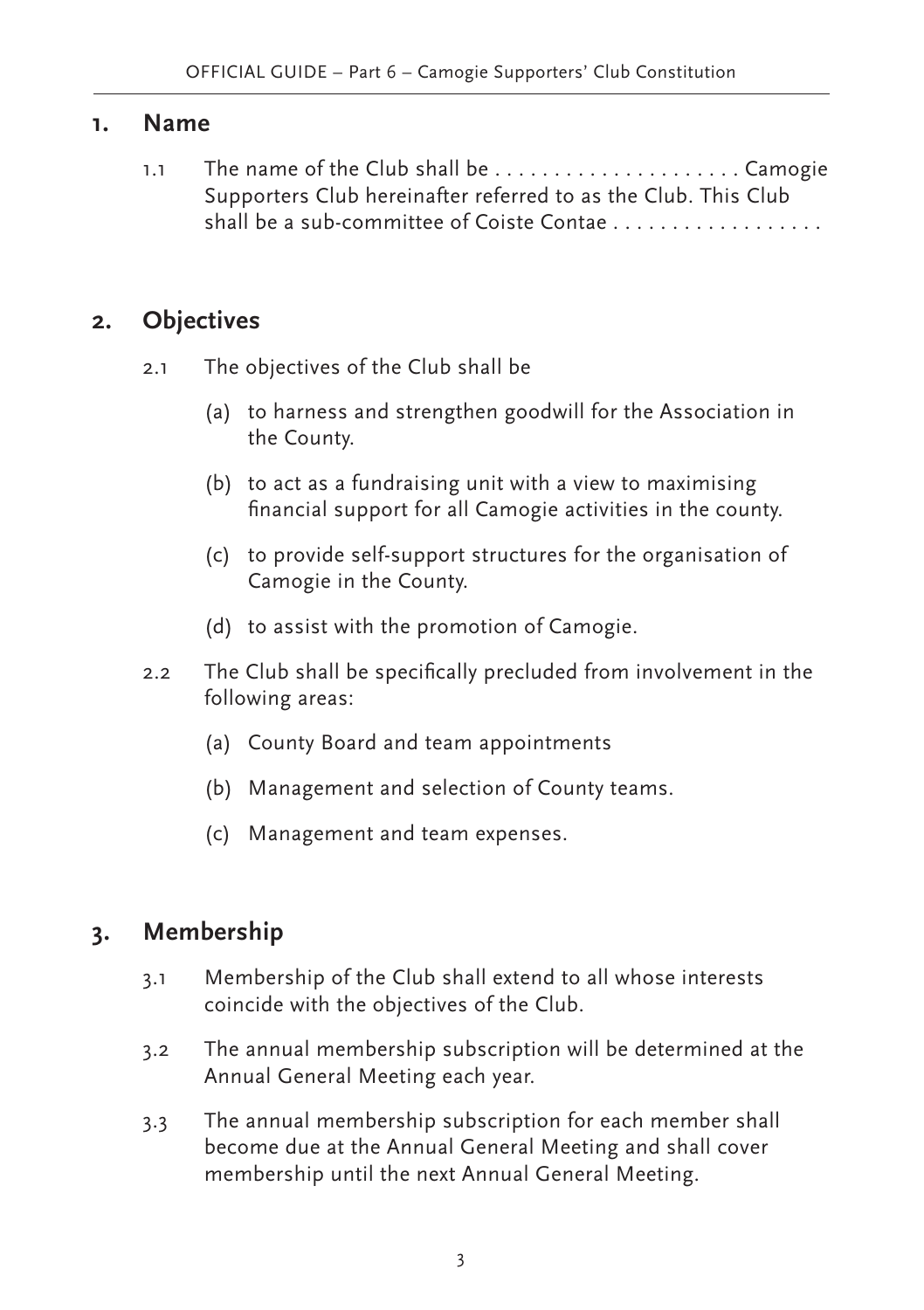- 3.4 Application for membership must be made on the prescribed form, obtainable from the Honorary Secretary, and must be approved by the Executive Committee.
- 3.5 The application form must bear the signature of the applicant, proposer and seconder, who must be members of the Club.
- 3.6 The Executive Committee reserves the right to accept or refuse membership to anybody without prejudice to themselves.
- 3.7 The receipt of a membership card by the applicant shall be considered an intimation to them that they have duly been accepted as a member of the club. Each member of the Club is entitled to a copy of the Club constitution, once they apply for it to the Club Secretary.
- 3.8 Any member whose Annual Subscription has not been received within two months of the Annual General Meeting shall be deemed not to be a member of the Club.
- 3.9 The Executive Committee shall have the power to expel, suspend or otherwise deal with any member whose conduct or actions are in their opinion prejudicial to the interest of the Club or the interests of Camogie.
- 3.10 The Executive Committee shall have discretionary powers to reinstate to membership, under such terms as they think fit, any person who has been dealt with under 3.9 above.

#### **4. Executive Committee**

- 4.1 The Executive Committee of the club shall administer the affairs of the Club.
- 4.2 The Executive Committee shall consist of Cathaoirleach, Leas-Cathaoirleach, Rúnaí, Rúnaí Cúnta (Assistant Secretary), Cisteoir, P.R.O., and as many committee members as An Coiste Contae shall decide.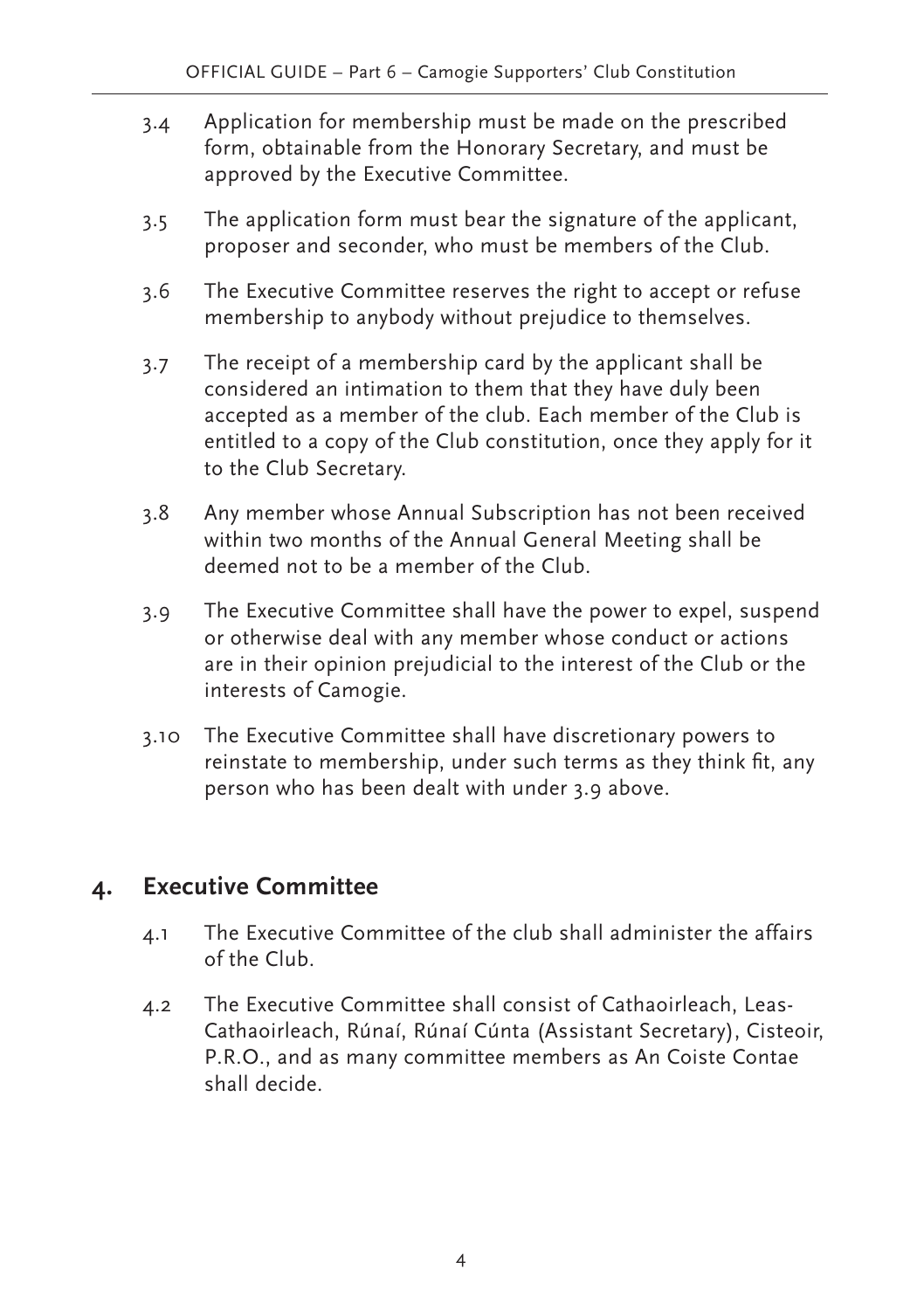- 4.3 The Cathaoirleach, Rúnaí and Cisteoir of the Club shall be appointed by the Executive of An Coiste Contae each year prior to the Annual General Meeting. The Cisteoir of an Coiste Contae shall be the Cisteoir of the Camogie Supporters Club. These appointees shall take up office at the first meeting after the Annual General Meeting.
- 4.4 The first Executive Committee Meeting of the Club shall consider and where practicable elect its various sub-committees. These sub-committees shall be eligible for re-election each year at the discretion of the Executive Committee of the Club.
- 4.5 The officers of the . . . . . . . . . . . . . . . . . . . . . . . . . . . . . . Camogie Supporters Club i.e. the Cathaoirleach, Leas-Cathaoirleach, Rúnaí, Rúnaí Cunta, Cisteoir and P.R.O. shall meet and appoint the Officers, i.e. Cathaoirleach and Rúnaí of the various Sub-Committees. These appointees shall be eligible for reappointment each year at the discretion of the Officers of the Club.
- 4.6 The term of office of the Executive Committee shall be from the end of the meeting at which it was elected until the next Annual General Meeting.
- 4.7 Should a vacancy occur on the Executive Committee, i.e. Cathaoirleach, Rúnaí or Cisteoir, these positions shall be filled by appointment by the Officers of an Coiste Contae. Should a vacancy occur at Leas-Cathaoirleach or Rúnaí Cúnta level, these vacancies shall be filled by the Executive Committee of the Club.
- 4.8 Should a vacancy occur on the Executive Committee, the Executive Committee itself shall have the power to co-opt any member on to the committee to fill that vacancy.
- 4.9 The Executive Committee shall with the agreement of An Coiste Contae have the power to co-opt any member onto the committee as it might feel necessary from time to time.
- 4.10 All appointees, elected representatives and co-options shall end their term of office at the next Annual General Meeting.
- 4.11 Any member of the Executive Committee being absent from five meeting shall, in the absence of a satisfactory explanation, be deemed to have resigned from office.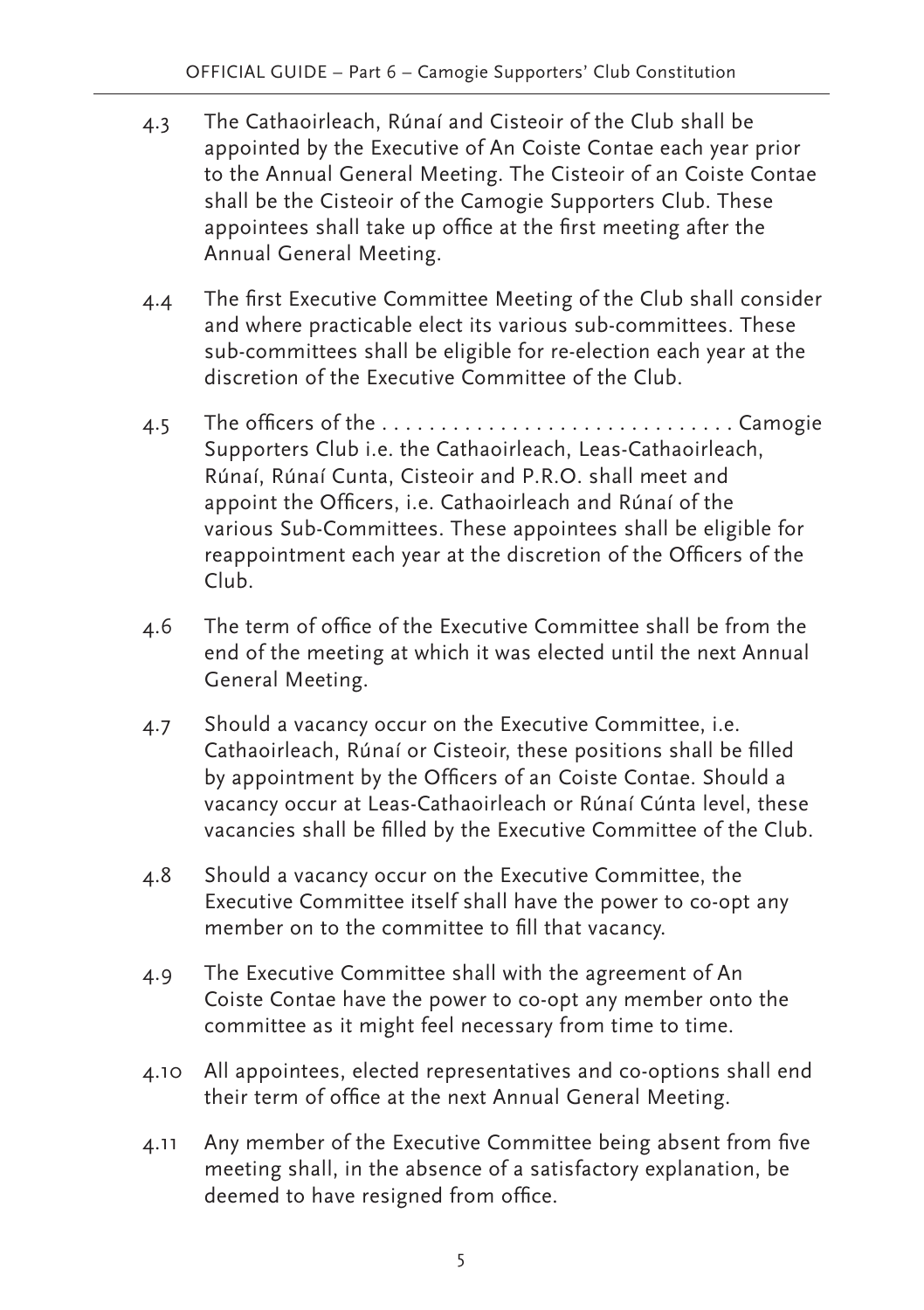- 4.12 The Executive Committee may establish whatever subcommittees which it considers are necessary for the efficient transaction of business. Such sub-committees shall be subject to the Executive Committee, shall be under the chairmanship of a member of the Executive Committee and shall include at least one of the Executive Committee appointed by an Coiste Contae.
- 4.13 The Executive Committee shall meet at least once a month. The quorum for a meeting of the Executive Committee shall be 50% of its members in addition to the officers present.
- 4.14 The Rúnaí will have the power to convene a Special Executive Meeting at their discretion should business necessitate.
- 4.15 After each meeting of the Executive Committee, an Rúnaí shall forward a report, including Resolutions passed, to an Rúnaí, an Coiste Contae.
- 4.16 The Executive Committee shall have the power, after consultation with an Coiste Contae, to remove from the Executive Committee any club officer or committee member who persistently fails to carry out any duties assigned to them.
- 4.17 At all meetings of the Executive Committee, the Cathaoirleach shall preside or, in their absence, the Leas-Cathaoirleach, Rúnaí or other member elected by the majority of those present and entitled to vote. The Cathaoirleach shall have a casting vote in addition to their own vote.
- 4.18 Each meeting will consider the minutes of the previous meeting. Resolutions may be passed by a simple majority. A resolution may be overruled by An Coiste Contae only where it deems the Resolution to be in contravention of the Rules of An Cumann Camógaíochta and/or the County Bye-Laws and/or not in the best interests of the Association. In such a case, an Rúnaí, an Coiste Contae shall notify the Executive Committee of the Club of such decision. The resolution shall be revoked at the next meeting of the Executive Committee.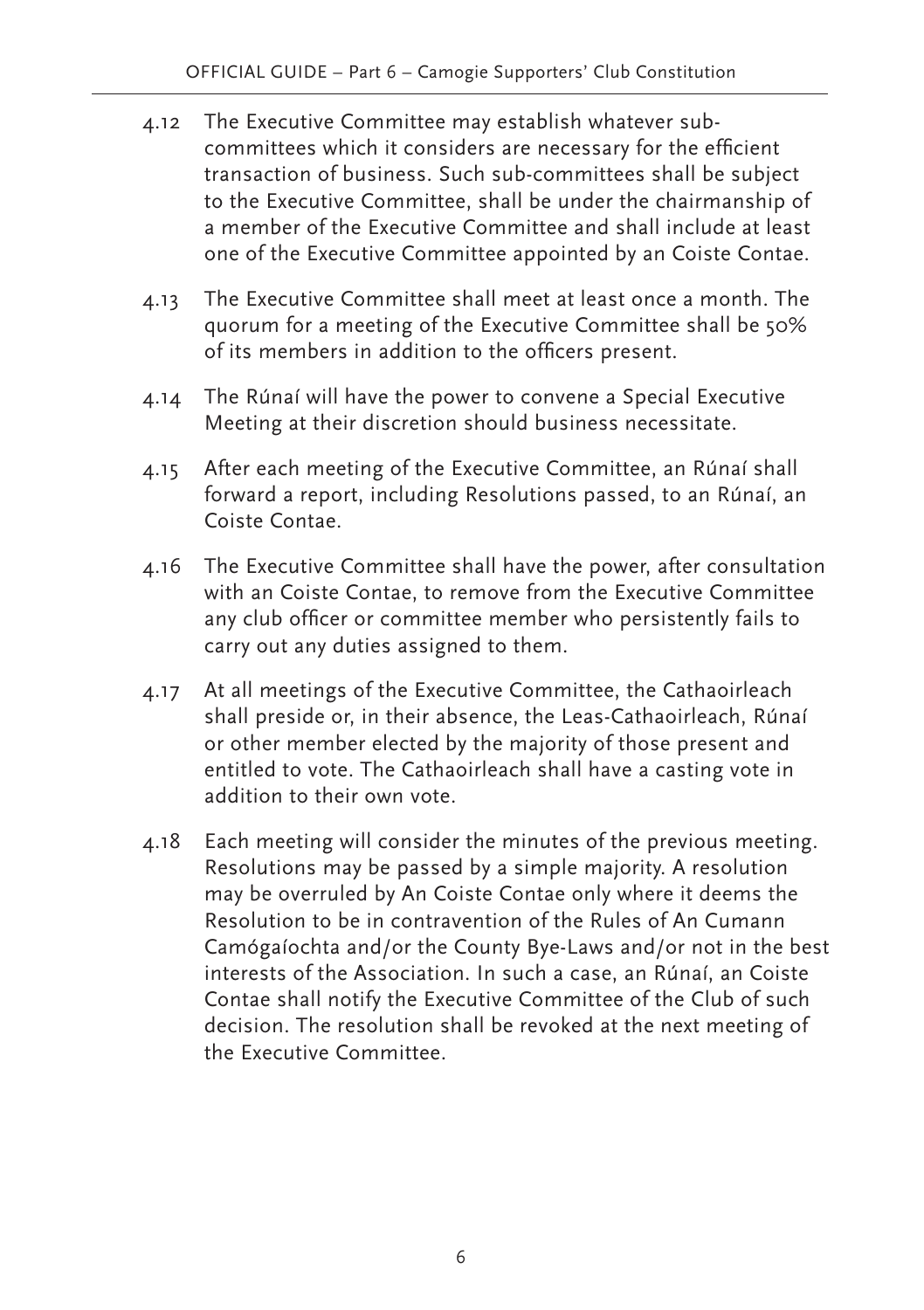#### **5. General Meetings and Meetings**

- 5.1 The Annual General Meeting of the Club shall be held in the month of February on such date as shall be determined by the Executive Committee and in the same month annually thereafter.
- 5.2 A Special General Meeting may be called at any time by the Executive Committee or at the written request of not less than 25% of members of the Club or at the request in writing of the County Committee. Such a request shall state the nature of the matter or matters intended to be submitted to the meeting. Where a Special General Meeting has been convened at the request of the members the meeting shall be deemed invalid unless 90%, at least, of the signatories are present.
- 5.3 The Annual General Meeting of the Club shall elect the Leas-Cathaoirleach, Rúnaí Cunta (Assistant Secretary) and committee members other than the Cathaoirleach, Rúnaí or Cisteoir.
- 5.4 Persons being nominated at the Annual General Meeting for vacant positions on the Executive Committee must be present, unless an excuse has been received in writing and accepted by the meeting. The vacant positions on the Executive Committee shall be filled by secret ballot. Those receiving the majority vote of those present, eligible to vote, and voting shall be elected.
- 5.5 All motions to be moved at the Annual General Meeting, together with the name of the proposer and seconder, must be received in writing by the Rúnaí at least 14 days prior to the date of the meeting.
- 5.6 At least seven days beforehand members shall be notified by an Rúnaí of the date, time, venue and agenda for meetings, Special General Meetings and Annual General Meetings.
- 5.7 All members who are over the age of 18 on the first of January preceding the Annual General Meeting, and whose subscription at the prescribed rate is not in arrears, shall be eligible to vote on all matters appearing on the agenda of the Annual General Meeting.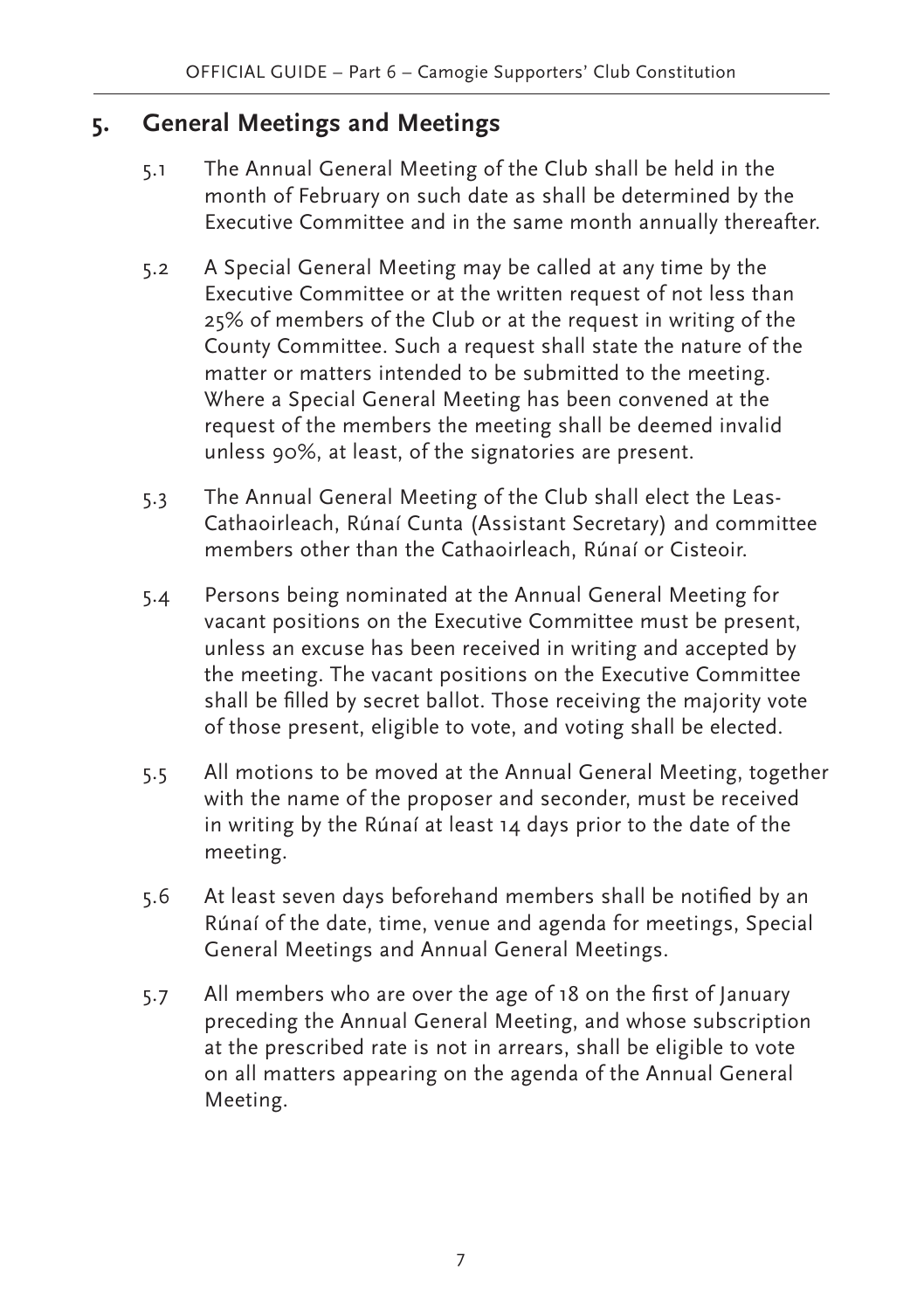- 5.8 The following business shall be transacted at the Annual General Meeting:
	- (a) An Rúnaí shall submit a report of the proceedings of the Club for the preceding year.
	- (b) An Cisteoir shall submit the accounts, duly audited, for the calender year preceding the Annual General Meeting.
	- (c) The election of Executive Committee.
	- (d) General Business.
	- (e) The Cathaoirleach, Rúnaí and Cisteoir, as appointed by an Coiste Contae shall take office from the close of the Annual General Meeting.
- 5.9 The supreme authority of the Club shall be the Annual General Meeting subject to this constitution, and to the overall authority of an Coiste Contae and the rules of An Cumann Camógaíochta as defined in the Official Guide of An Cumann Camógaíochta.

#### **6. Finances**

- 6.1 The funds of the Club shall be lodged in such bank as is approved by the Executive Committee in the name of . . . . . . . . . . . . . . . . . . . . . . . . . . . . . Camogie Supporters Club. All disbursements shall be signed by an Cisteoir and countersigned by either an Cathaoirleach or an Rúnaí.
- 6.2 As the Club is a sub-committee of the County Board it's Annual Treasurer's Report shall be considered by the Annual Convention of Coiste Contae . . . . . . . . . . . . . . . . . . . . . . . . . . . . . . . . . and then be considered by the Annual General Meeting of the Club.
- 6.3 All matters incurring expenses on the Club shall be passed in advance and passed by the Executive Committee and shall be recorded.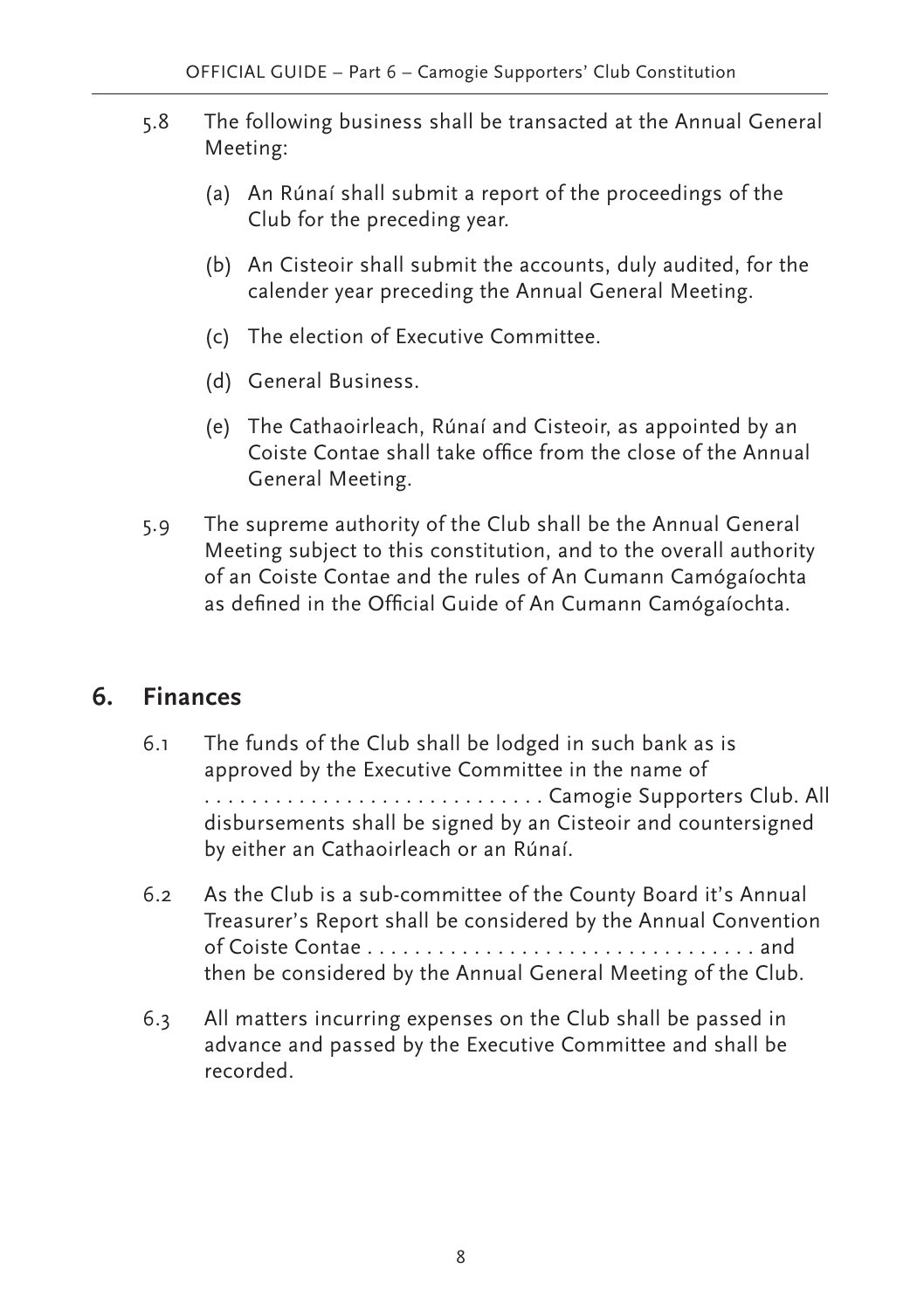- 6.4 Any member owing dues or monies for fundraising, social functions or any event, and who has been requested in writing by An Rúnaí to appear before the Executive Committee and fails to do so, shall be expelled from the Club unless sufficient reason is given for their non-appearance. Any person so expelled shall be precluded from any further membership of the Club. The Executive Committee shall reserve the right to litigate legal action to recover funds from any individual where it is satisfied that misappropriation of Club funds has occurred.
- 6.5 Only expenditure on running expenses of the Club shall be expended directly by the Club. All expenditure on the provision of support and development facilities for Camogie activities shall only be undertaken following consultation with an Coiste Contae and the funds provided to an Coiste Contae. No monies other than legitimate expenses shall be paid to any players, coaches or other officers or employees of An Cumann Camógaíochta and such legitimate expenses may be paid only through an Coiste Contae.

#### **7. Rules of the Club**

- 7.1 The rules of the Club shall be printed and a copy thereof available to each member on application.
- 7.2 A copy of all amendments and alterations to rules shall be available to all members on request as soon as possible after the Annual General Meeting at which such amendments or alterations have been adopted.
- 7.3 Alterations or additions to these rules may only be made at the Annual General Meeting or at a Special Meeting called for that purpose, provided that the requisite seven days notice has been given. Such alterations and additions shall be forwarded to an Coiste Contae for its approval or otherwise.
- 7.4 The foregoing rules shall be Laws of the Club and their acceptance a fundamental condition of membership.